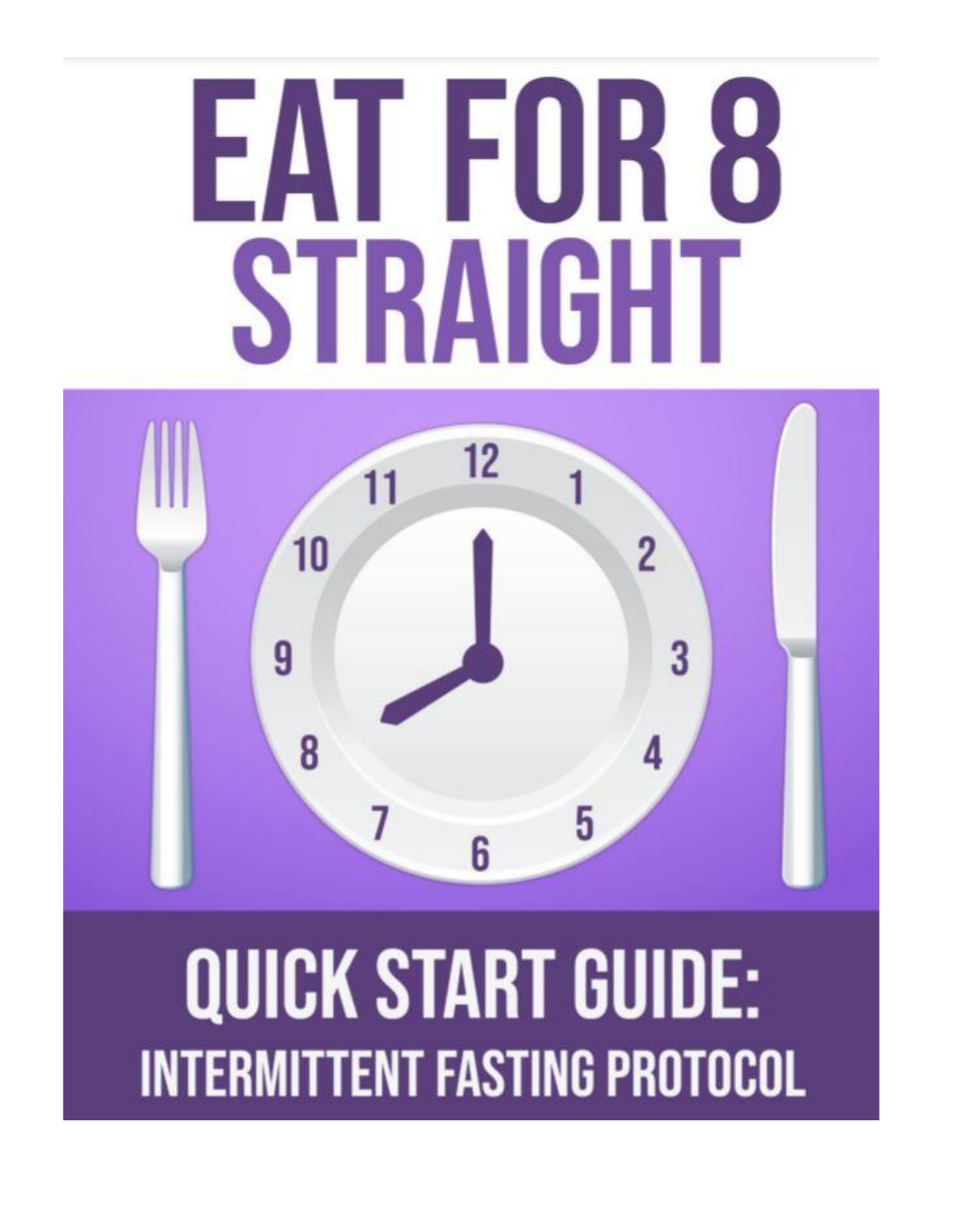### **Table of Contents**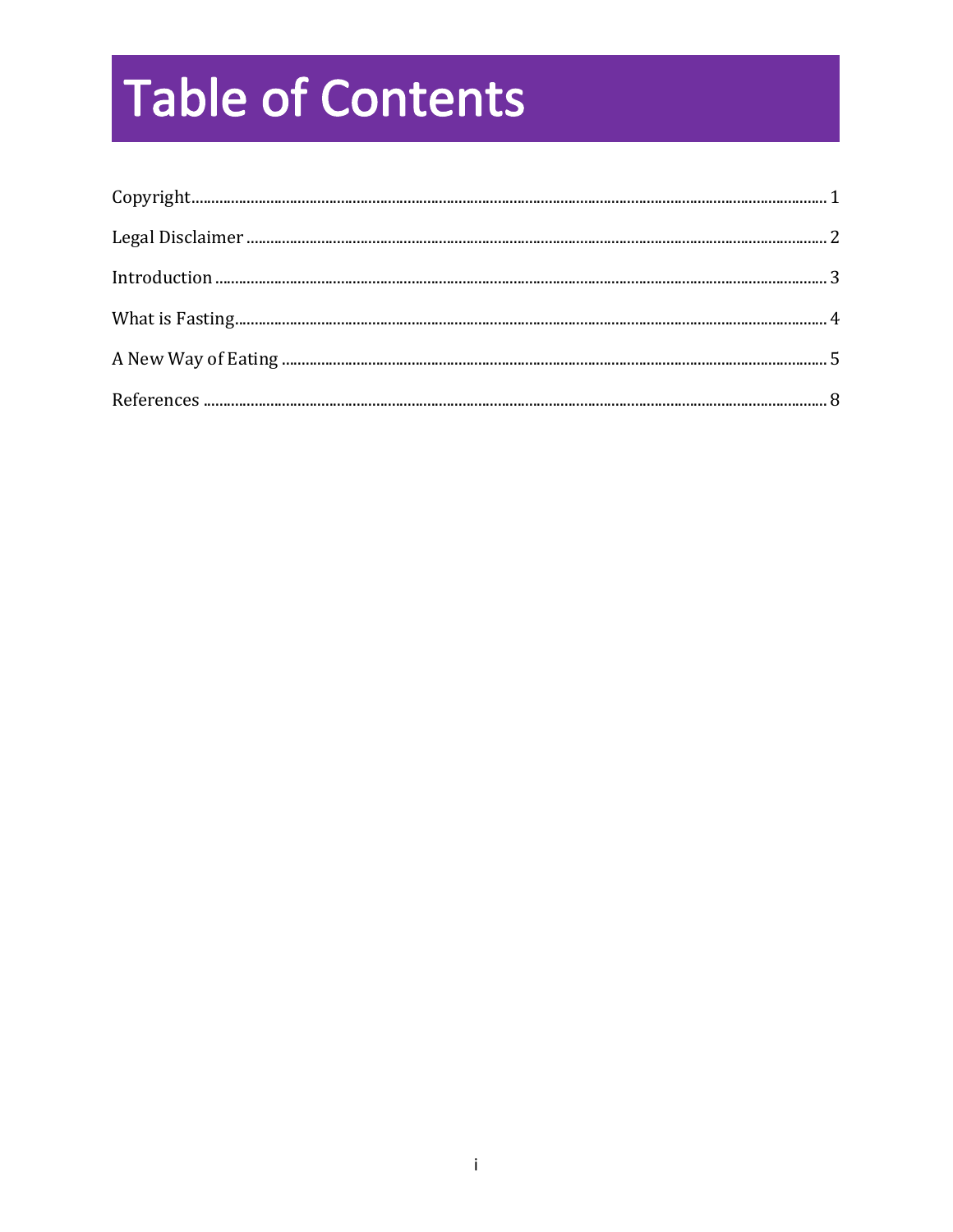### Copyright

Copyright © 2021 BioFit. All rights reserved.

No part of this book may be reproduced in any written, electronic, recording, or photocopying without written permission of the publisher or author. The exception would be in the case of brief quotations embodied in the critical articles or reviews and pages where permission is specifically granted by the publisher or author.

**Please Note:** As a customer of the BioFit supplement, you are permitted to print a copy of this eBook for personal use.

Although every precaution has been taken to verify the accuracy of the information contained herein, the author and publisher assume no responsibility for any errors or omissions. No liability is assumed for damages that may result from the use of information contained within.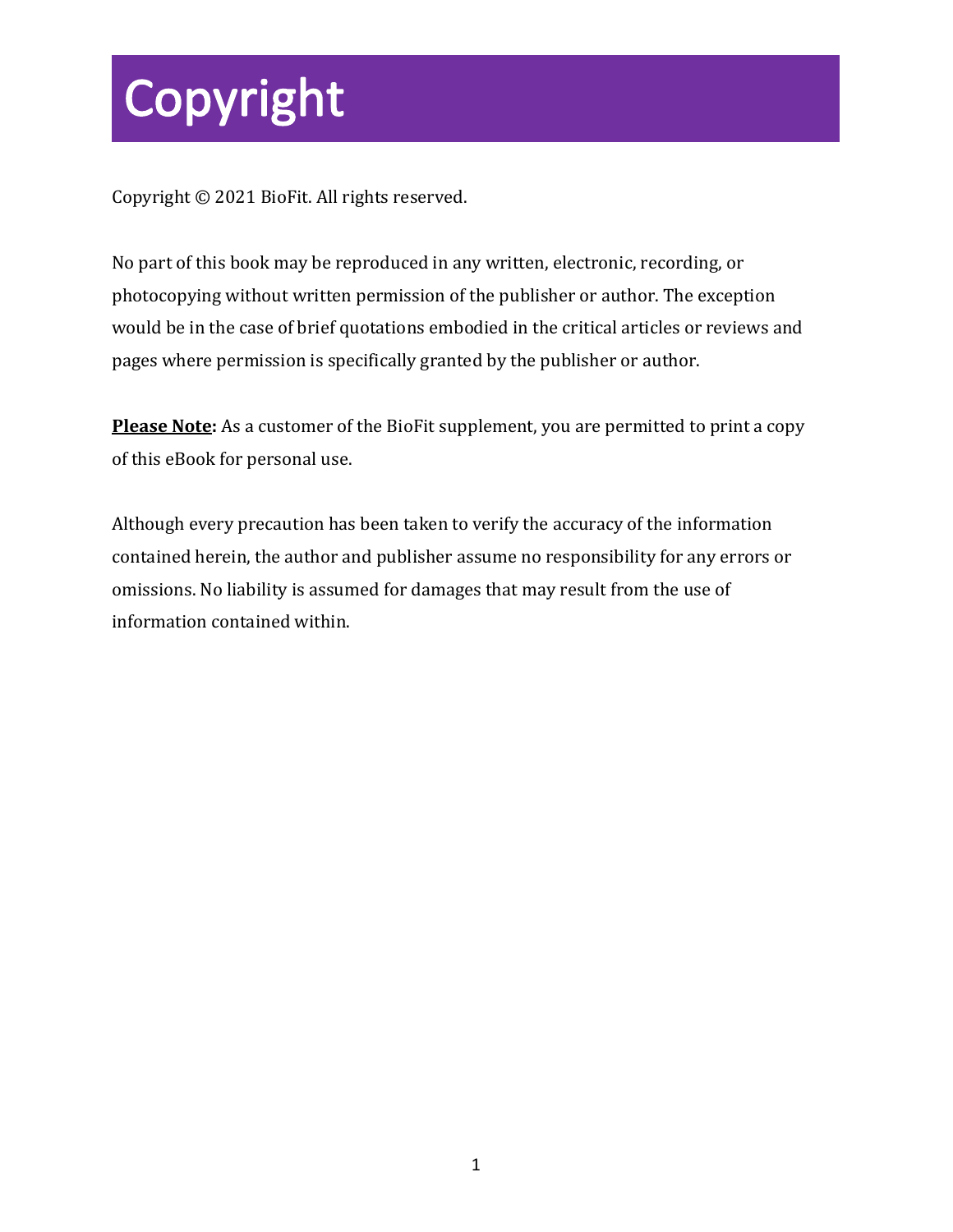### **The Fine Print**

There's always a legal disclaimer when we discuss health and wellness, isn't there? We live in a funny world where everyone is intent on covering their butts whenever they provide information or opinions. This is especially true when it comes to the subject of health and wellness. I hate having to do this, but it is a necessity, so here goes:

The information provided in this book is for educational purposes only so that you can make better and smarter decisions about your health and wellness.

*I am not a doctor, but I am sharing my story and all the scientific and alternative information I have accessed to help you learn from my experience and make changes in your own life if this resonates with you. I am not permitted to diagnose diseases or conditions. For the diagnosis or treatment of any ailment, please consult a licensed physician or whatever medical practitioner you may prefer.*

*I am sharing information based on my personal experience and the opinions and conclusions included are mine and mine alone. You and others may or may not agree with them but know that I have done my best to impart information that will educate you and allow you to form your own opinion.*

*If you should choose to act on any of the information included in this book, please be aware that you do so at your own risk. And that any results may be relative to your own state of fitness and health (physical, mental, and emotional) and the awareness, care, and attention with which you conduct yourself while participating in the activities or suggestions.*

Phew! That wasn't so bad, right? Ok, so now let's dive in and start learning!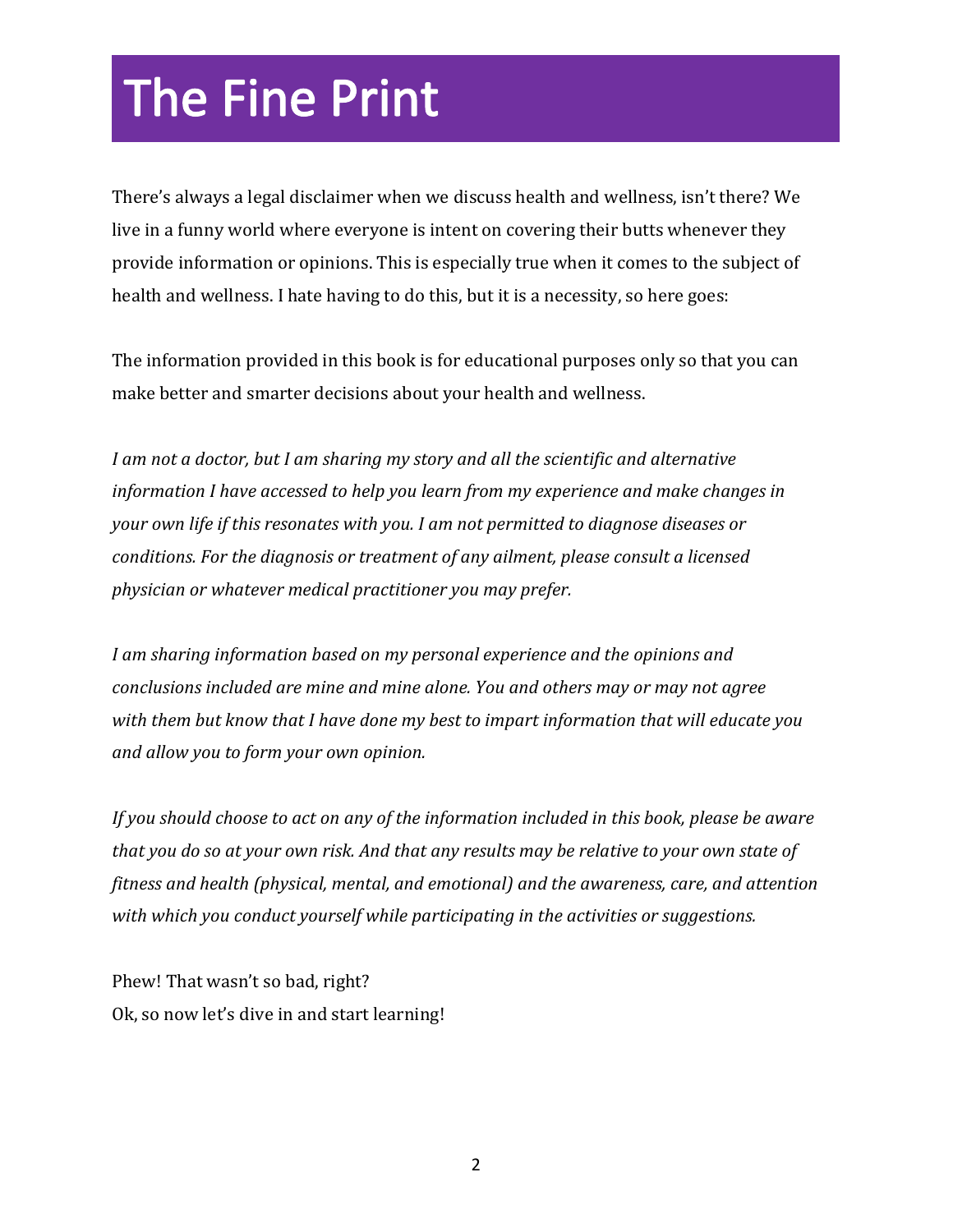### Introduction

Congratulations on discovering the solution to losing weight fast! If you use guidance in The Fat Loss Accelerator Program, we're confident that you'll be seeing results in no time. You will quickly be living your life, only healthier, slimmer, and without the fear of disease and illness because you've taken the first step toward handling your weight and we are so proud of you for that.

In this special guide, **[Eat for 8 Straight](https://54dc8koep7g6xixxlbr27n1a4f.hop.clickbank.net/)**, we go even further and show you **[how to reset](https://54dc8koep7g6xixxlbr27n1a4f.hop.clickbank.net/) [your eating](https://54dc8koep7g6xixxlbr27n1a4f.hop.clickbank.net/)** and expedite your weight loss for life.

If you follow the practical guide outlined in this book, you'll be introduced not only to a new way of fasting, but a totally new way of eating – pair this practical advice with the benefits outlined in The Fat Loss Accelerator Program, and get the best out of this program today!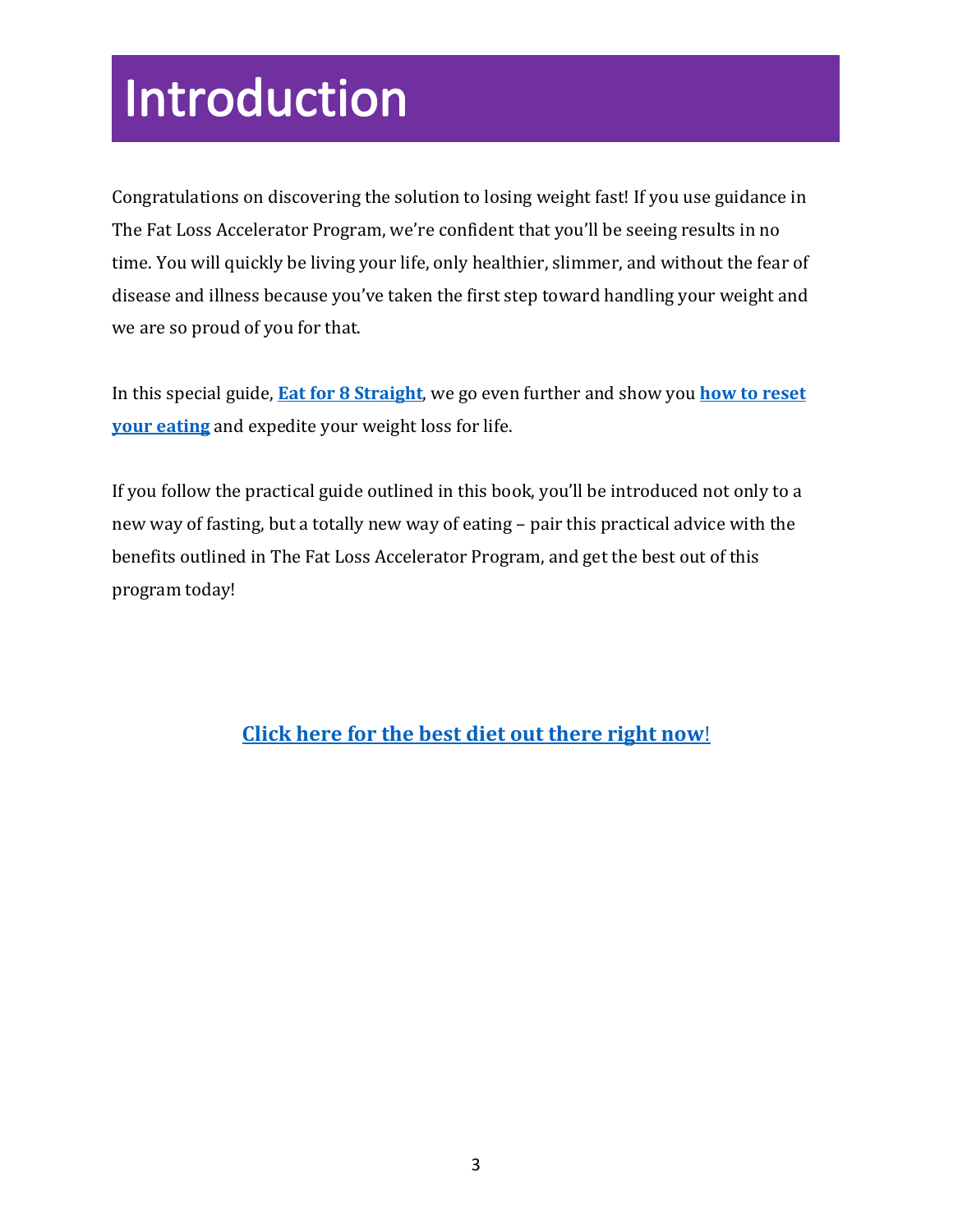### **What is Fasting?**

It seems like everyone has heard of fasting, or may have even done so for spiritual reasons, but is it possible that there are benefits beyond this? And what is fasting, really? Unger's Bible Dictionary explains that the word fast in the Bible is from the Hebrew word sum, meaning "to cover" the mouth, or from the Greek word nesteuo , meaning "to abstain."

If we put it simply, fasting is the act where we abstain from food and drink, typically done for religious or deeply spiritual reasons (Esther 4:16).

#### *Why do we fast?*

In this book, we'll dive into a **[totally new way of fasting](https://54dc8koep7g6xixxlbr27n1a4f.hop.clickbank.net/)** not just for your spiritual health but for your physical health too – it's a critical part of your body's reset that will show you a whole new way of living and eating!

As it turns out **[when you eat](https://54dc8koep7g6xixxlbr27n1a4f.hop.clickbank.net/)** can be more important than **[what you eat](https://54dc8koep7g6xixxlbr27n1a4f.hop.clickbank.net/)**. Fasting is typically used for short periods of time, but here, instead, we'll introduce you to a way to bring fasting into your daily life – you can literally do this every single day, and reap the health and spiritual benefits, for the rest of your life.



#### **Join me! Let's get started now. Read on!**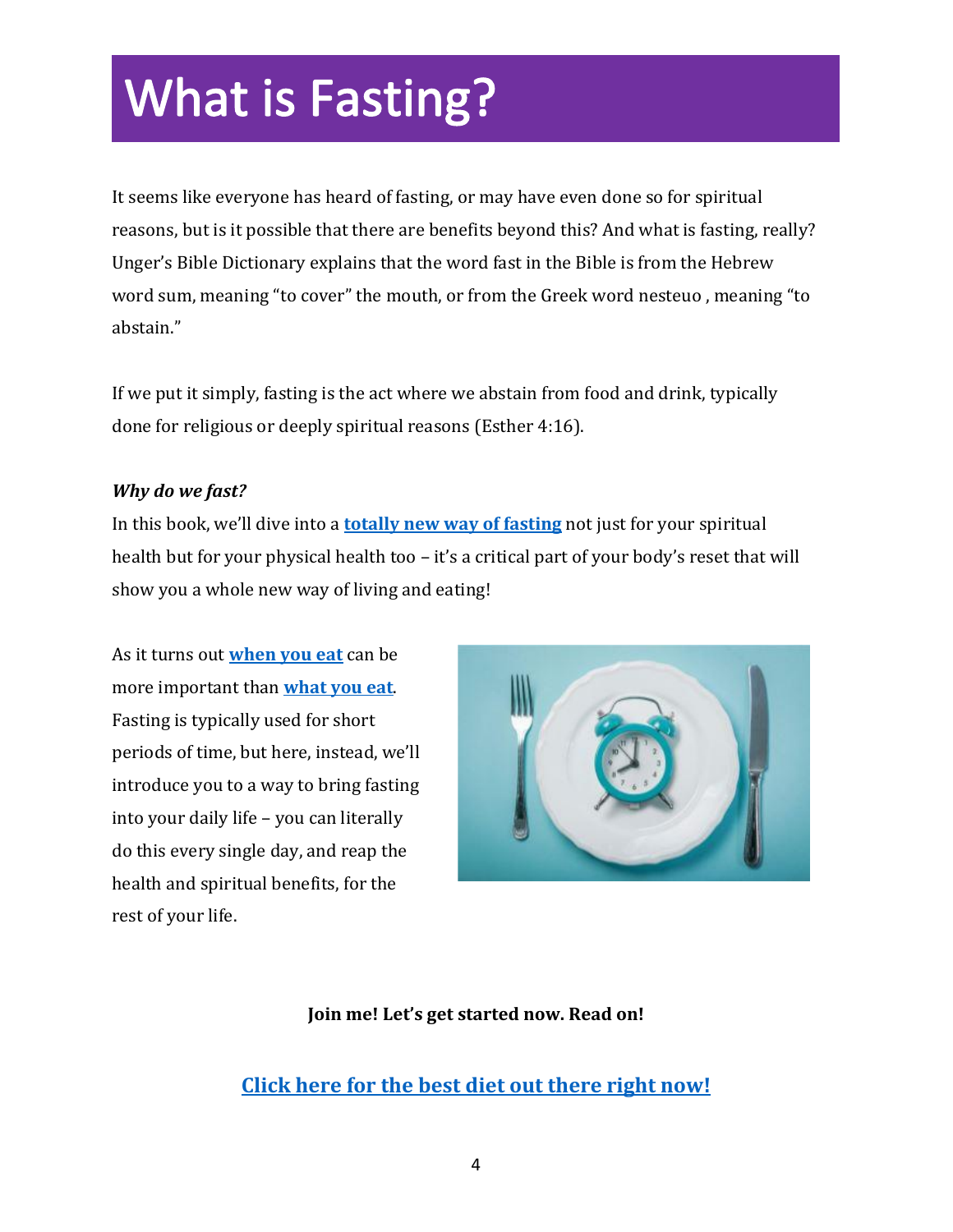### **A New Way of Eating**

Now that you know what fasting is, and why we do it, it's time to move into how you can start fasting in a completely new way – a way that would allow you to practice it every single day.

Think about how you could change your relationship with food and hunger if you fasted daily.



What I'm about to share with you, is a *new way of eating* – one that will reward you with weight loss benefits, but which will also help you become more clear-headed and mindful, and which will clear your relationship with bad foods.

The truth is, new research suggests fasting is really good for you in general, and it's especially good for fat loss. And while traditional religious fasting lasts for days at a time, with nothing, or very little to eat, what we're proposing here is different: it's called **[intermittent fasting](https://54dc8koep7g6xixxlbr27n1a4f.hop.clickbank.net/)** a practice that you could literally do every single day of your life. It's simple.

Eat as much as you want of all the plentiful foods, such as fruits and vegetables and unprocessed goodness, but the key is to only do so within an **8-hour [window](https://54dc8koep7g6xixxlbr27n1a4f.hop.clickbank.net/)**. For example, if you had breakfast at noon, you can have any amount of the allowed foods until 8 PM that evening, and then you can't eat again until noon the next day.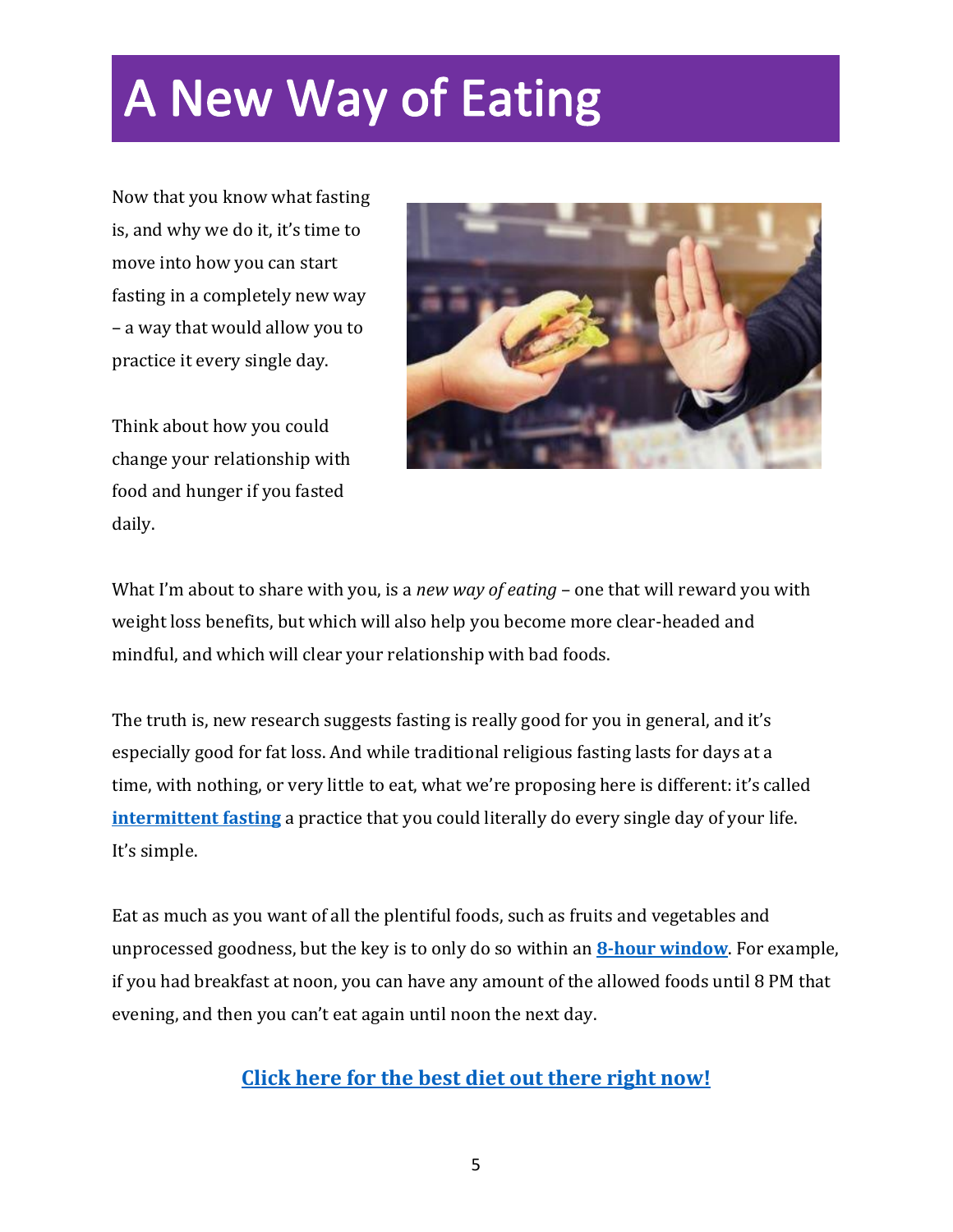#### **Sample 16/8 Intermittent Fasting Timeline**

This could be your day-to-day life as far as routine goes. Stick to this as much as possible and you'll get health benefits to boot!

### **EAT FOR 8 STRAIGHT**



**When the 8-hour window starts and stops is up to you.**

The great part is sleeping is included in the 16-hour fasting time. The only thing you can consume during the fasting period is water and unsweetened tea or coffee.

It's really important to note that you should absolutely try to limit all processed and sugary foods during your **[8-hour window](https://54dc8koep7g6xixxlbr27n1a4f.hop.clickbank.net/)**. We know that sometimes though, this just isn't possible. We are all human right?! It's ok to cheat every once in a while if you want that muffin or slice of pizza, but remember that long term weight loss comes from nourishing your body with nutrients and natural food.

Don't Forget The Water During this fasting period, the time outside of your 8-hour eating period, you'll need to drink a lot of water – at least two liters per day. Here's why... there are many metabolites that build from fat mobilization and have to be eliminated from the body.

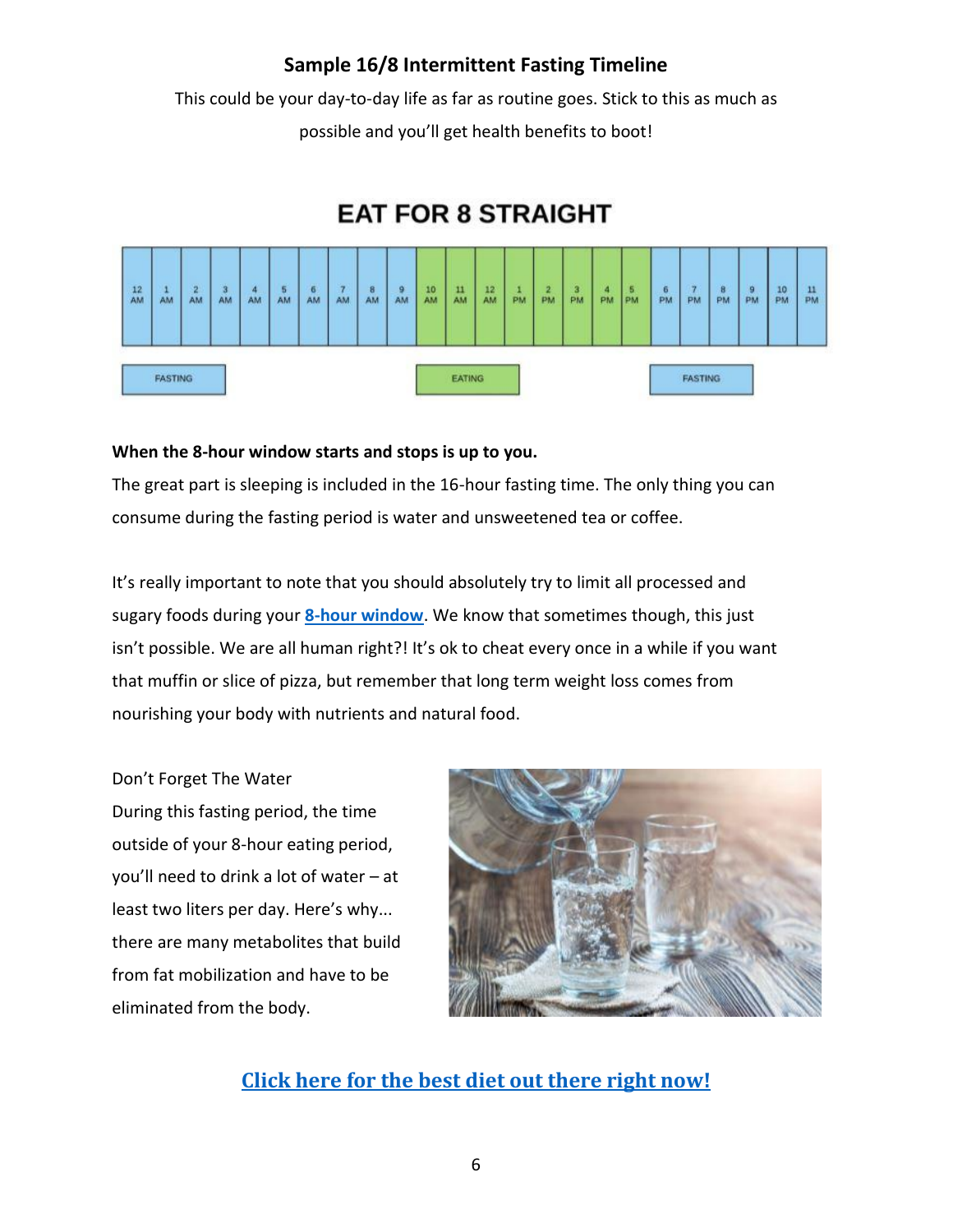If you are adequately hydrated, these metabolites will preferentially be eliminated through the kidneys. If you are dehydrated, the liver is going to be responsible for moving a lot of those metabolites into the bile and stool for excretion. When losing body fat, the liver is also the main area where mobilized fat is processed.



If the liver has to strain to eliminate metabolites, it has less capability to metabolize stored fat into usable energy. Staying well hydrated frees the liver to process body fat so that it can be burned as fuel.

Remember, our bodies are primarily made up of water and need it to function properly. So drink up!

That's it! You've now got the **[keys to eating differently](https://54dc8koep7g6xixxlbr27n1a4f.hop.clickbank.net/)**, and resetting the way you eat to set yourself up for weight loss success. This eating protocol is so simple, and it's something you can do every single day!